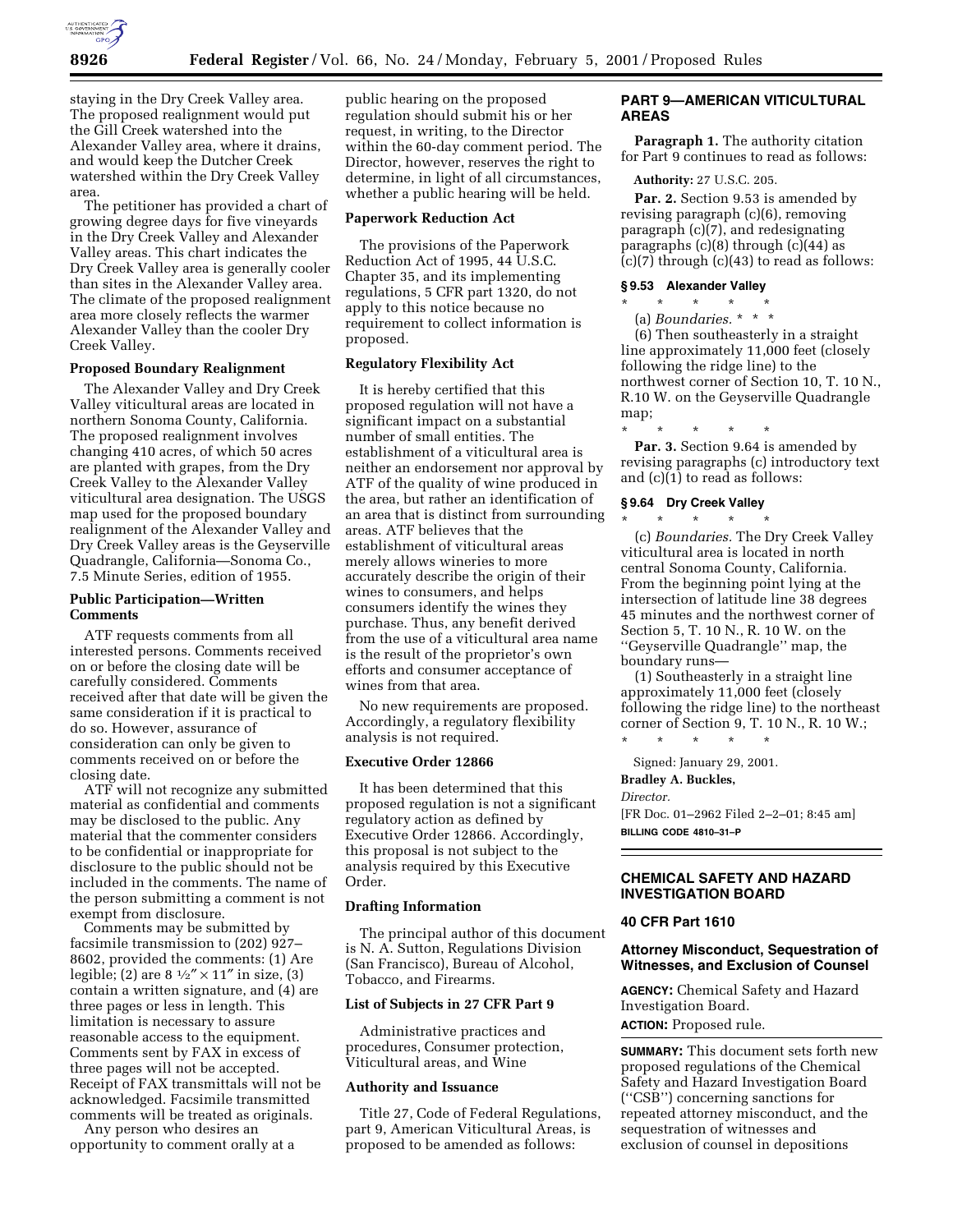conducted under subpoena in CSB investigations.

**DATES:** Submit comments on or before March 7, 2001.

**ADDRESSES:** Address all comments concerning this proposed rule to Raymond C. Porfiri, Chemical Safety and Hazard Investigation Board, 2175 K Street, NW., 4th Floor, Washington, DC 20037.

#### **FOR FURTHER INFORMATION CONTACT:** Raymond C. Porfiri (202) 261–7600.

**SUPPLEMENTARY INFORMATION:** The Chemical Safety and Hazard Investigation Board (''CSB'' or ''Board'') is mandated by law to ''Investigate (or cause to be investigated), determine and report to the public in writing the facts, conditions, and circumstances and the cause or probable cause of any accidental release (within its jurisdiction) resulting in a fatality, serious injury or substantial property damages." 42 U.S.C. 7412 $(r)(6)(C)(i)$ . The Board has developed practices and procedures concerning witness representation in CSB investigations at 40 CFR 1610.1 (66 FR 1050, Jan. 5, 2001).

These proposed rules amplify those rules. Because they provide for the possibility of suspension of attorneys from practice before the Board in certain circumstances, the Board has determined that the rules and the procedures therein should be published for comment as proposed rules.

New § 1610.2 provides for sanctions against attorneys who are involved in repeated acts of misconduct and for hearing procedures for issuing suspensions from practice before the Board.

New § 1610.3 provides for the sequestration of witnesses in investigative proceedings and for the exclusion of attorneys representing multiple witnesses in investigations from witness depositions where the person conducting the deposition, after consultation with the Office of General Counsel, determines that the CSB has concrete evidence that the presence of such attorney would obstruct or impede the investigation. This ''concrete evidence'' standard meets the test set forth by the court in *Professional Reactor Operator Society* v. *Nuclear Regulatory Commission,* 939 F.2d 1047 (D.C. Cir 1991). *See also SEC* v. *Csapo,* 533 F.2d 7 (D.C. Cir. 1976).

# **Regulatory Flexibility Act**

The Board, in accordance with the Regulatory Flexibility Act, 5 U.S.C. 605(b), has reviewed this proposed regulation and certifies that it will not have a significant economic impact on a substantial number of small entities.

# **Unfunded Mandates Reform Act of 1995**

This proposed rule will not result in the expenditure by State, local, and tribal governments, in the aggregate, or by the private sector, of \$100,000,000 or more in any one year, and it will not significantly or uniquely affect small governments. Therefore, no actions were deemed necessary under the provisions of the Unfunded Mandates Reform Act of 1995, Pub. L. 104–4, 109 Stat. 48.

Dated: January 26, 2001.

**Christopher W. Warner,** *General Counsel.*

# **List of Subjects in 40 CFR Part 1610**

Administrative practice and procedure; Investigations.

For the reasons set forth in the preamble, the Chemical Safety and Hazard Investigation Board proposes to amend 40 CFR part 1610 as follows:

# **PART 1610—ADMINISTRATIVE INVESTIGATIONS**

1. The authority citation for part 1610 continues to read as follows:

**Authority:** 42 U.S.C. 7412(r)(6)(C)(i), 7412(r)(6)(L), 7412(r)(6)(N).

2. Add §§ 1610.2 and 1610.3 to read as follows:

#### **§ 1610.2 Repeated attorney misconduct, sanctions, hearings.**

(a) If an attorney who has been sanctioned by the Board for disorderly, dilatory, obstructionist, or contumacious conduct, or contemptuous language in the course of a deposition under § 1610.1(a)(5) is sanctioned again by the Board in a subsequent deposition or investigation, the Board, after offering the attorney an opportunity to be heard, may reprimand, censure the attorney, or suspend the attorney from further practice before the Board for such period of time as the Board deems advisable.

(b) A reprimand or a censure shall be ordered with grounds stated on the record of the proceeding. A suspension shall be in writing, shall state the grounds on which it is based, and shall advise the person suspended of the right to appeal.

(c) An attorney suspended pursuant to this section may within ten (10) days after issuance of the order file an appeal with the Board. The appeal shall be in writing and state concisely, with supporting argument, why the appellant believes the order was erroneous, either

as a matter of fact or law. If necessary for a full and fair consideration of the facts, the Board as a whole may conduct further evidentiary hearings, or may refer the matter to another presiding officer for development of a record. Such presiding officer may be an attorney who is a Member of the Board or is employed in the Office of General Counsel, or an administrative law judge detailed from another agency pursuant to 5 U.S.C. 3344. If the Board refers the matter to a presiding officer, unless the Board provides specific directions to the presiding officer, that officer shall determine the procedure to be followed and who shall present evidence, subject to applicable provisions of law. Such hearing shall commence as soon as possible. If no appeal is taken of a suspension, or, if the suspension is upheld at the conclusion of the appeal, the presiding officer, or the Board, as appropriate, shall notify the state bar(s) to which the attorney is admitted. Such notification shall include copies of the order of suspension, and, if an appeal was taken, briefs of the parties, and the decision of the Board.

#### **§ 1610.3 Sequestration of witnesses and exclusion of counsel.**

(a) All witnesses compelled by subpoena to submit to CSB depositions shall be sequestered unless the official conducting the depositions permits otherwise.

(b) Any witness compelled by subpoena to appear at a deposition during a CSB investigation may be accompanied, represented, and advised by an attorney in good standing of his or her choice, pursuant to § 1610.1. However, when the CSB official conducting the investigation determines, after consultation with the Office of General Counsel, that the CSB has concrete evidence that the presence of an attorney representing multiple interests would obstruct and impede the investigation or inspection, the CSB official may prohibit that counsel from being present during the deposition.

(c) The deposing official is to provide a witness whose counsel has been excluded under paragraph (b) of this section, and the witness' counsel, a written statement of the reasons supporting the decision to exclude. This statement, which must be provided no later than five working days after exclusion, must explain the basis for the counsel's exclusion. This statement must also advise the witness of the witness' right to appeal the exclusion decision and obtain an automatic stay of the effectiveness of the subpoena by filing a motion to quash the subpoena